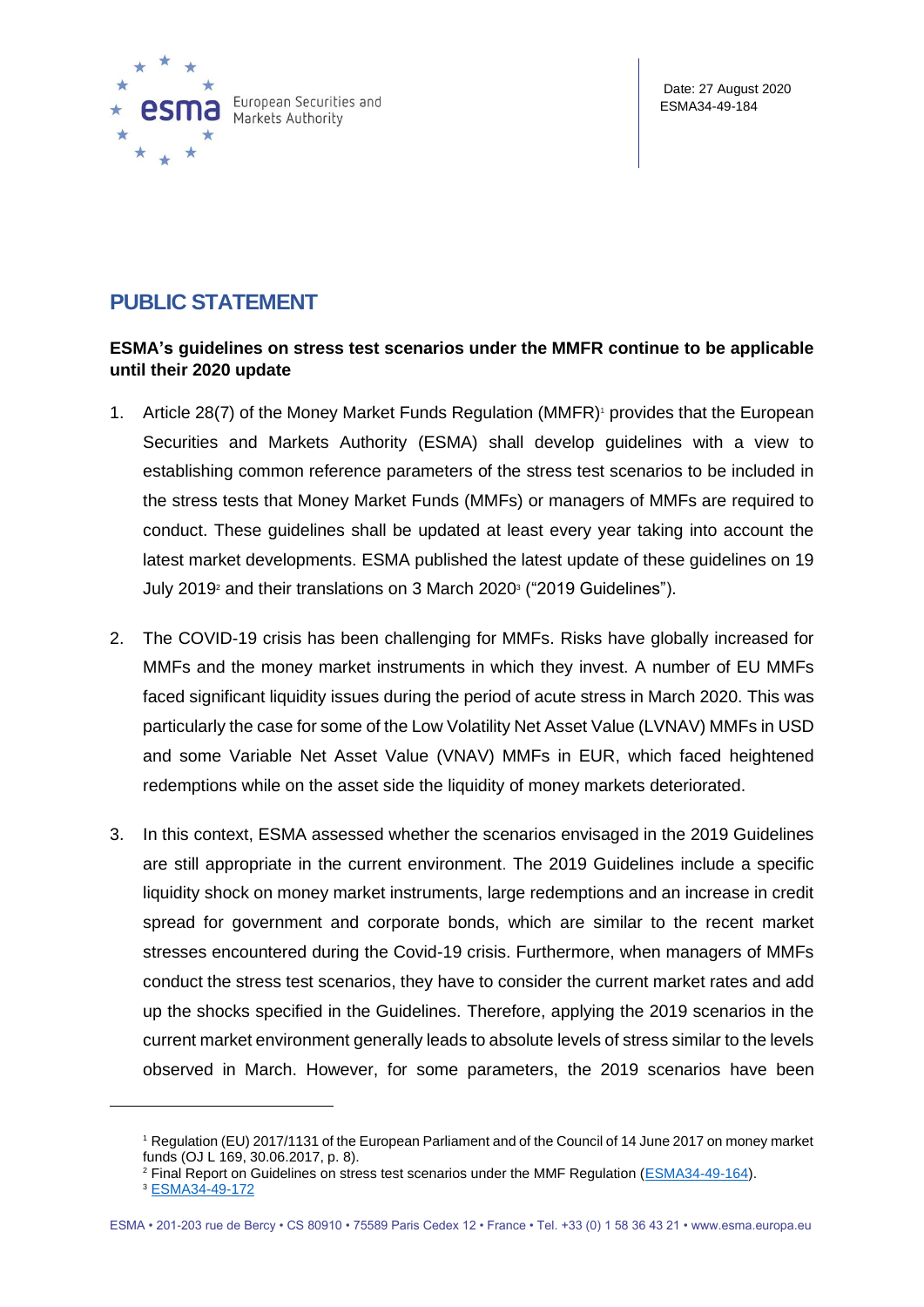

exceeded by the extreme market movements observed during the COVID-19 crisis and the relevant factors will be updated accordingly. <sup>4</sup> This is notably the case of the redemption scenario, as some funds exceeded the 25% redemption rate for professional investors specified in the guidelines.

- 4. ESMA is announcing today that the 2019 Guidelines will be updated in 2020 and the risk parameters<sup>5</sup> will be modified in light of the recent market developments. For that purpose, ESMA will work in collaboration with the ESRB and the ECB for the calibration of the risk parameters. ESMA expects to publish the 2020 update of the guidelines in Q4 2020. The guidelines will be further translated after the release of the update. Considering that the scenarios will reflect the assessment of systemic risk by ESMA, the ESRB and the ECB, ESMA is not planning to conduct a public consultation on the update of the quidelines.<sup>6</sup>
- 5. Against this background, ESMA confirms that the 2019 Guidelines and the scenarios calibrated therein will continue to apply until the 2020 updated version of the guidelines applies. The 2019 scenarios essentially capture the main risks MMFs have been facing during the acute phase of the crisis. In a second step, the 2020 update will focus on some specific parameters that need to be revised in light of the 2020 COVID-19 crisis.
- 6. Managers of MMFs are expected to include the results of the stress tests in the reports to be sent to National Competent Authorities (NCAs) through the reporting template. The Guidelines include stress test scenarios in relation to hypothetical changes in MMFs':
	- liquidity levels;
	- credit and interest rate risks;
	- redemptions levels;
	- widening/ narrowing of spreads among indexes to which interest rates of portfolio securities are tied; and
	- macro-economic shocks.

<sup>4</sup> Notwithstanding what previously indicated in the revise[d 2020 ESMA Annual Work Programme,](https://www.esma.europa.eu/sites/default/files/library/esma20-95-1132_2020_annual_work_programme_revised.pdf) the severity of market conditions during the acute phase of the crisis, and the need to assess MMFs' preparedness to a similar stress episode, led ESMA and ESRB to decide to update some parts of the scenarios. <sup>5</sup> Referred to in section 5 of the Guidelines on stress test scenarios under the MMF Regulation.

<sup>&</sup>lt;sup>6</sup> The initial calibration of the stress scenarios was not part of the previous consultation.